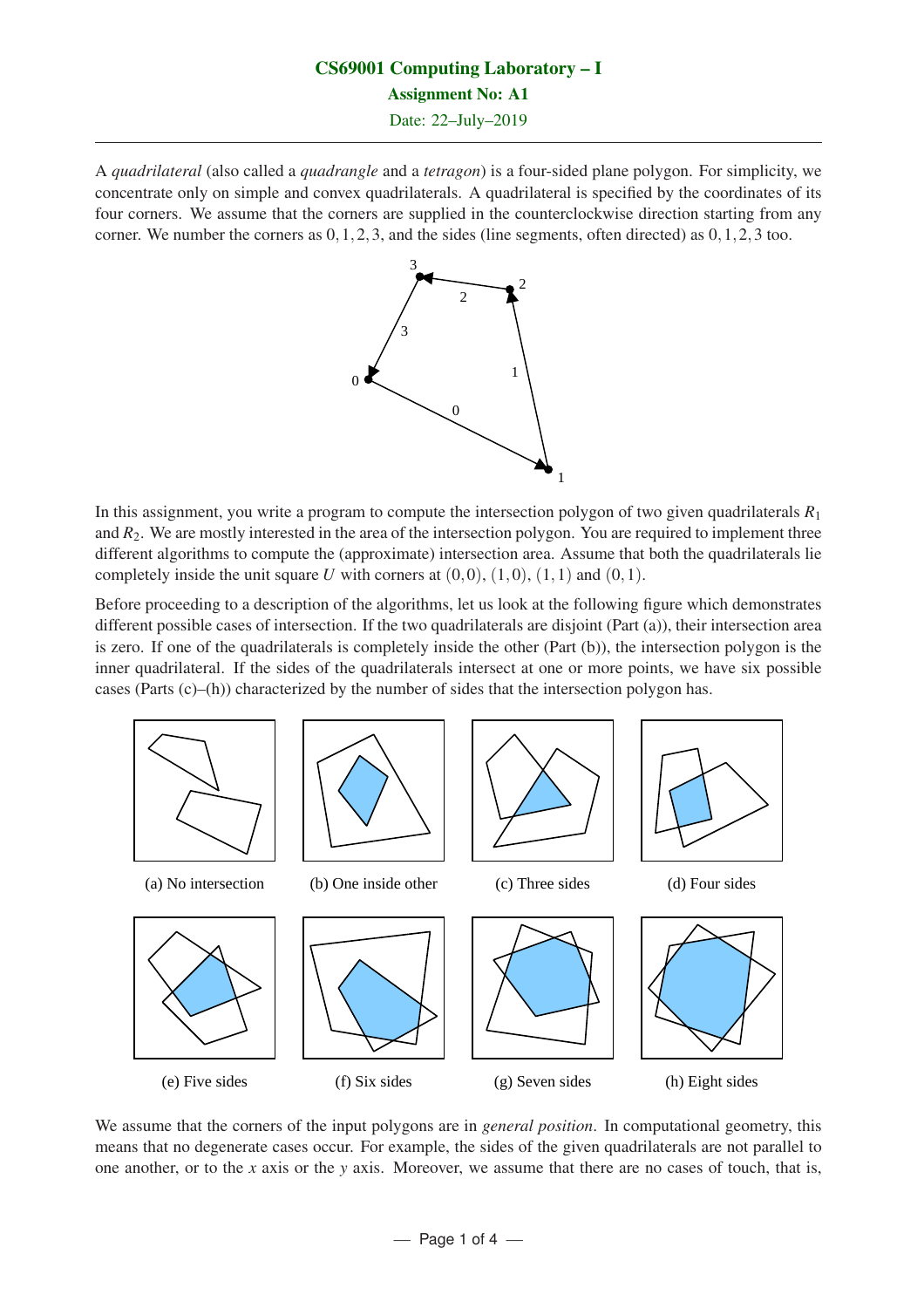if two sides of the two quadrilaterals intersect, they do so somewhere in their interiors (not at one or more corners). Degenerate cases can often be handled with extra care, but you are not required to do so here.

Throughout this assignment, you are encouraged to use double-precision floating-point arithmetic. That is, use **double** variables instead of single-precision **float** variables.

#### Part 1: Some Useful Data Types and Functions

Define a user-defined data type (or class) to represent a point in the two-dimensional plane. This is a pair of **double** variables. Likewise, define a data type to store a polygon (like a quadrilateral or an intersection polygon). For the problem at hand, a polygon may have at most eight corners, so an array of eight points suffices to store a polygon.

Write a function **segint** (P1, P2, Q1, Q2) to compute the point of intersection of two line segments  $P_1P_2$ and  $Q_1Q_2$  (if it exists). Line segments are bounded in both the directions. Therefore, the segments may have no intersection even if the lines supporting the segments intersect. Generate the equation of the two lines  $P_1P_2$  and  $Q_1Q_2$ , and if they are not parallel, compute their point of intersection. Finally, check whether this point of intersection belongs to both the segments.

Write a function **side (P1, P2, P)** to compute the position of the point *P* relative to the *directed* line  $P_1P_2$ . Compute the determinant

$$
D = \left| \begin{array}{ccc} 1 & x_1 & y_1 \\ 1 & x_2 & y_2 \\ 1 & x & y \end{array} \right|.
$$

*P* is on, to the left, or to the right of  $P_1P_2$  according as whether  $D = 0, D > 0$ , or  $D < 0$ , respectively.

Write a function **pointpos(R,P)** to find the position of a point *P* relative to a quadrilateral *R*. We are interested in finding out whether *P* lies in the interior of *R* or not. Under the convention that the corners of *R* are arranged in the counterclockwise order, the four sides are given orientation from a corner to the next corner in the counterclockwise order. But then, *P* lies inside *R* if and only if *P* lies to the left of *all* of the directed sides of the quadrilateral *R*.

Write a function **tarea(A,B,C)** to compute the area of the triangle with corners at the points A, B, and C.

Write a function **parea** (P, n) to compute the area of a polygon *P* with *n* sides. Triangulate the polygon, and add the areas of the triangles. A scheme is suggested below.



#### Part 2: The Graphical Method

Recall that our region of interest is restricted to the unit square  $U$  with corners  $(0,0)$ ,  $(1,0)$ ,  $(1,1)$ , and  $(0,1)$ . Choose some positive integer *N*, and decompose *U* into an  $N \times N$  grid of squares each of size  $\frac{1}{N} \times \frac{1}{N}$ . Treat each cell in the grid as a pixel. Count those of the  $N^2$  pixels, the centers of which lie inside both the quadrilaterals. If the count is *k*, then the area of the intersection of  $R_1$  and  $R_2$  is approximated as  $\frac{k}{N^2}$ . As  $N \to \infty$ , this approximation approaches the actual area of intersection. However, this method requires running time proportional to  $N^2$ . So you can feasibly take *N* no larger than  $10^4$ .

Write a function **aoi1** (R1, R2, N) to implement this method.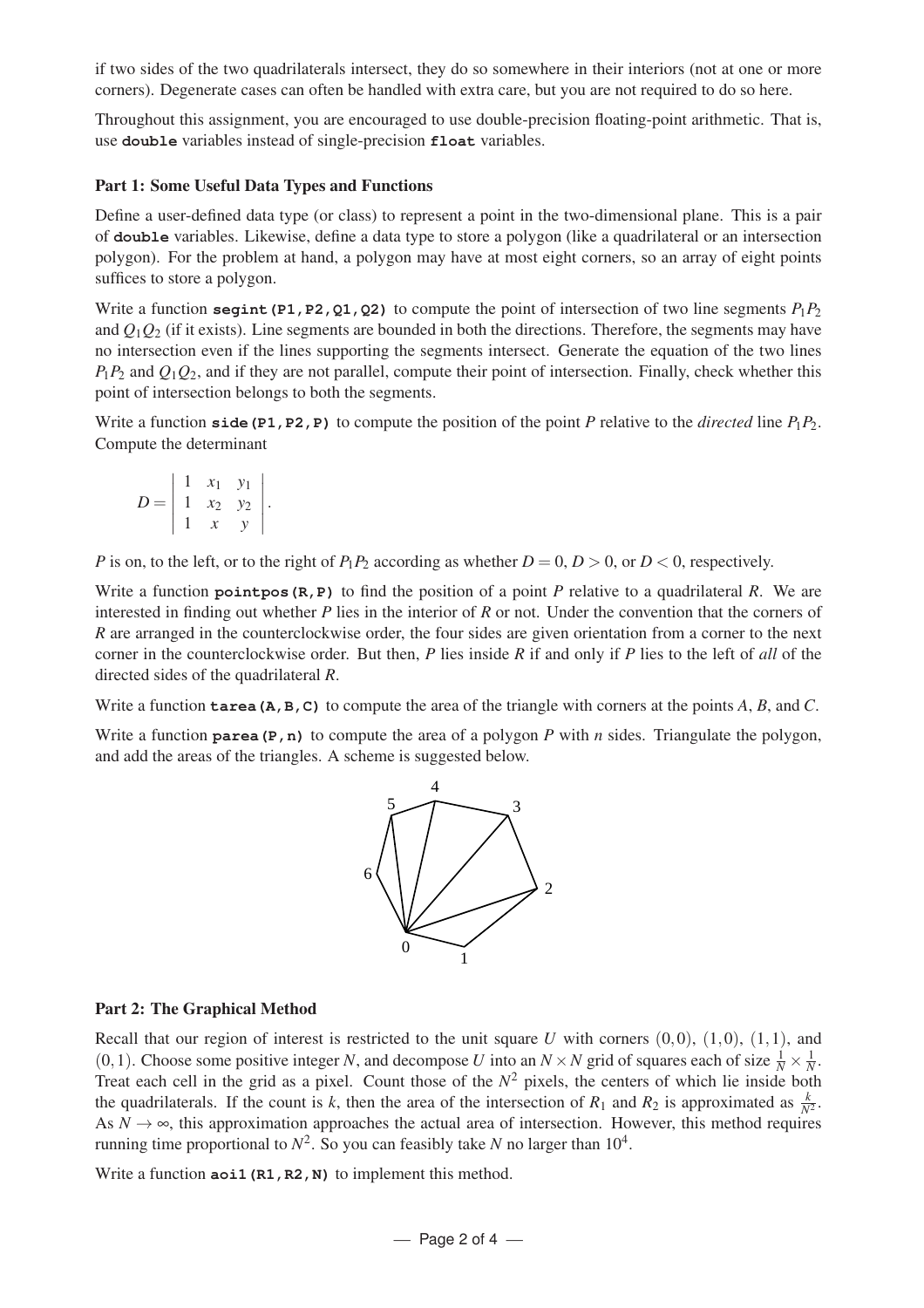#### Part 3: The Numerical Method

This method is similar to numeric integration. Again, take a positive integer *N*, and break *U* into *N* vertical strips, each of height 1 and width  $\frac{1}{N}$ . Consider the vertical line passing through the center of each strip. Compute the points of intersection of this vertical line with the sides of the two quadrilaterals. This gives the amount of overlap (in one dimension, may be zero) at the center of the strip. Multiply this by the width  $\frac{1}{N}$  of the strip to get the contribution of that strip to the intersection area. Add up the contributions of the *N* strips to obtain an approximate value for the area of intersection of  $R_1$  and  $R_2$ . As  $N \to \infty$ , this approximation approaches the correct intersection area. For this method, the running time is proportional to *N*, so it is feasible to take *N* as large as  $10^8$ .

Write a function **aoi2** (R1, R2, N) to implement this method.

### Part 4: The Geometric Method

The winner enters the scene at the end. This method is guaranteed to give an almost exact computation of the intersection area. However, since floating-point arithmetic is involved, this will still lead to some small errors (this is unavoidable in *real* calculations). But most importantly, this method runs in constant time.

First, compute all the points of intersections of the sides of  $R_1$  with the sides of  $R_2$ . Here, sides are to be treated as segments (not lines). Let there be *l* such points of side intersection. We have  $0 \le l \le 8$ . All these *l* points will be corners of the desired intersection polygon *I*. But the intersection polygon may contain one or more corners from one or both of the input quadrilaterals. You need to insert these quadrilateral corners in between the *l* side-intersection points computed above.

Arrange the *l* side-intersection points in the counterclockwise order (starting from any one of them). In order to do that, obtain the average (center of mass) of these *l* points, compute the angles of the *l* points with respect to the average (use **atan2**), and sort the *l* points with respect to these angles.

You now have three lists of points, all arranged in the counterclockwise order. The *l* side-intersection points, the four corners of  $R_1$ , and the four corners of  $R_2$ . By the next point in each list, we mean the next point in the counterclockwise direction in that list. Moreover, let *P* be a side-intersection point resulting from the intersection of the side  $s_1$  of  $R_1$  with the side  $s_2$  of  $R_2$ . The corner of  $R_1$  next to P is that endpoint of  $s_1$ , that follows *P* in the counterclockwise orientation. Likewise, the corner of  $R_2$  next to *P* is defined.

Let us first handle the special case  $l = 0$ . This happens when either the quadrilaterals are disjoint or one of these is completely contained in the other. In the first case, all corners of each quadrilateral must lie outside the other quadrilateral, whereas in the second, all four of the corners of one quadrilateral lie inside the other (checking for one suffices). For disjoint quadrilaterals, the area of intersection is zero, whereas in the other case with  $l = 0$ , it is the area of the contained quadrilateral.

Now, suppose that  $l > 0$ . We build the list *I* of the corners of the intersection polygon of  $R_1$  and  $R_2$ . Initialize *I* to empty. Add any side-intersection point to *I* (so now *I* contains only one corner at this time). Repeat the following until you have come back to the first (side-intersection) point added to *I*. You always need to remember the last side-intersection point added to *I*.

Let *P* be the last point (corner of the intersection polygon) added to *I*. This point may be one of the three: (i) a side-intersection point, (ii) a corner of  $R_1$ , and (iii) a corner of  $R_2$ . These cases are handled separately.

In Case (i), let  $P_{1,next}$  and  $P_{2,next}$  be the corners in  $R_1$  and  $R_2$  next to the side-intersection point P in the counterclockwise orientation (described above). There are three possibilities (the last two cannot happen together). First, if  $P_{1,next}$  lies outside  $R_2$ , and  $P_{2,next}$  lies outside  $R_1$ , append the next side-intersection point to *I* (you know the last side-intersection point added to *I*, don't you? Record it again for you have done the same thing once more). Second, if  $P_1$  lies inside  $R_2$ , append  $P_1$  to *I*. Third, if  $P_2$  lies inside  $R_1$ , add  $P_2$  to *I*.

Let us now look at Case (ii), that is, the last point *P* added to *I* is a corner of  $R_1$ . Let  $P_{1,next}$  be the corner of  $R_1$  next to *P* (in the counterclockwise direction). If  $P_{1,next}$  lies inside  $R_2$ , then append  $P_{1,next}$  to *I*. Otherwise, append the next side-intersection point to  $I$  (you remembered the last such point added).

Case (iii) can be handled *mutatis mutandis* like Case (ii).